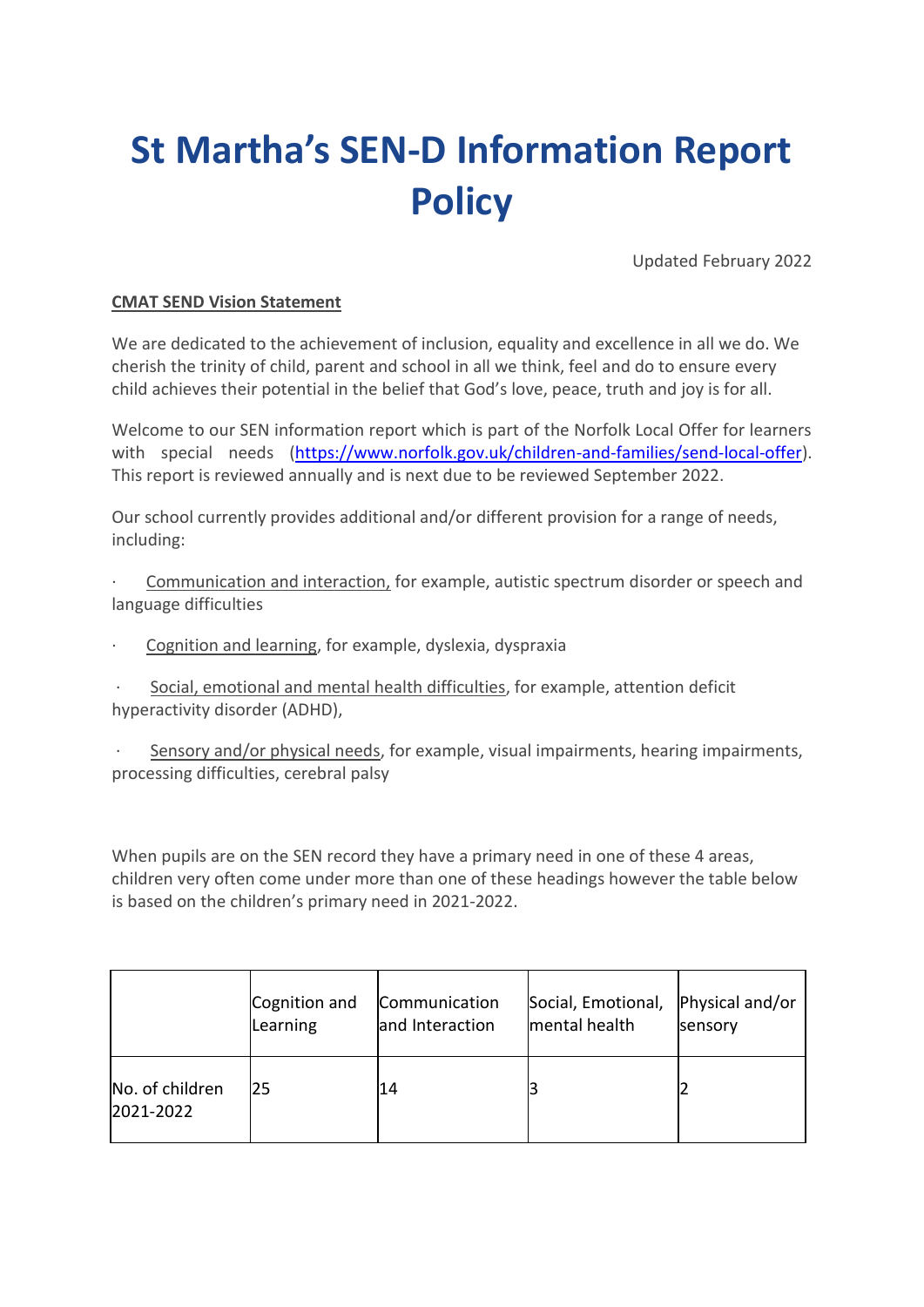This table and graph shows the comparison between our school data and the national percentages.

|                    | Our School percentage | National percentage |
|--------------------|-----------------------|---------------------|
| <b>SEN Support</b> | 8.6%                  | 12.2%               |
| <b>EHCP</b>        | 1.9%                  | 3.7%                |
| Overall            | 10.5%                 | 15.9%               |



At St Martha's Primary School, we embrace how every child is different, and that all children are entitled to an education that is appropriate to their needs and allows them to fulfil their potential. If you have any concerns regarding your child's progress or well-being, then please speak to your child's class teacher or Mrs Odell our Special Educational Needs and Disability Co-ordinator (SENDCO).

Mrs Odell has 2 SENDCO days a week which is a Monday and a Tuesday, she can be contacted on 01553 774829 or by email: [kodell2nrn@nsix.org.uk](mailto:kodell2nrn@nsix.org.uk)

If you would like to be part of our SEN Information page on Class Dojo, please let your child's class teacher know.

**Our SEN Team** 



**Mrs Odell Mrs Godfrey Mrs Tallon Mrs Loosley** 



SENDCO Mental health champion SEN TA SEN TA



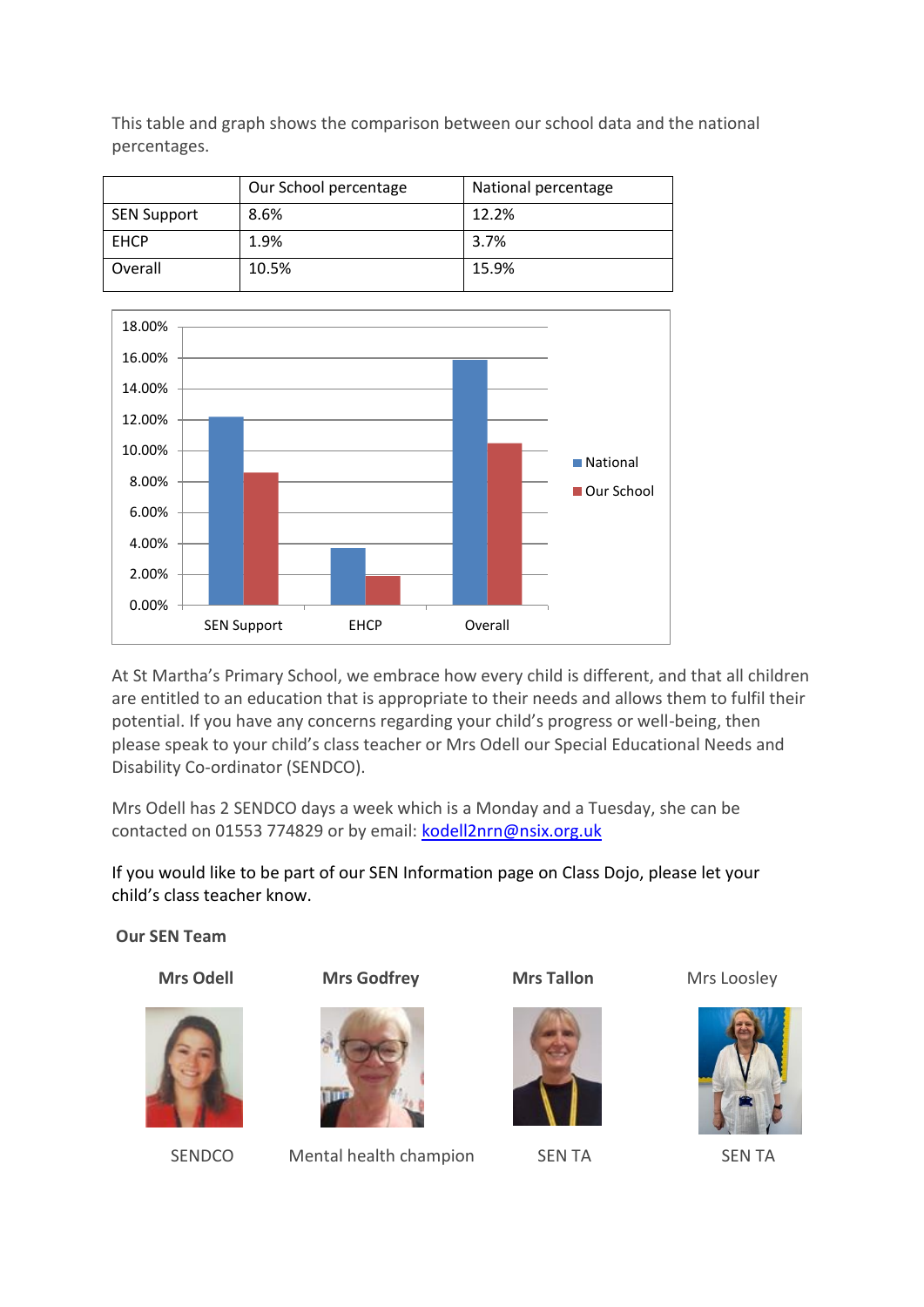# **St Martha's Catholic Primary School can offer you:**

Someone to talk to; you can always speak to your child's class teacher, the SENDCo or the Head-teacher about any concerns you may have.

A Spiritual, friendly, caring environment; we value social and emotional aspects of learning as much as academic aspects.

Quality teaching; all our teachers work to a very high standard and are very aware of the need to ensure that all pupils, with or without special educational needs and disabilities be the best they can be.

Well trained teachers and support staff; all staff have access to up to date training to meet the needs of individual pupils through the school budget and the multi academy trust funding mechanism accessed by the school and through support.

Access to specialist services; we can refer children to the Speech and Language Therapist, Schools 2 schools support, Educational Psychologist, behaviour support learning support teacher, Autism Support Assistant, School Health, Occupational therapy and the Vision or Hearing Impaired Services amongst other specialists.

# **Identifying pupils with SEN and assessing their needs**

When children start in our Reception class, they join from a number of nursery settings and the handover system endeavours to ensure that we receive any information on their development so far, and any information on a special need or disability already identified by parents or health workers. If this is the case, we attempt to meet with everyone involved before the child starts school to make sure their transition to school is as smooth as possible.

Class teachers will make regular assessments of progress for all pupils and identify those whose progress:

- Is significantly slower than that of their peers starting from the same baseline
- · Fails to match or better the child's previous rate of progress
- · Fails to close the attainment gap between the child and their peers
- · Widens the attainment gap

This may include progress in areas other than attainment, for example, social needs.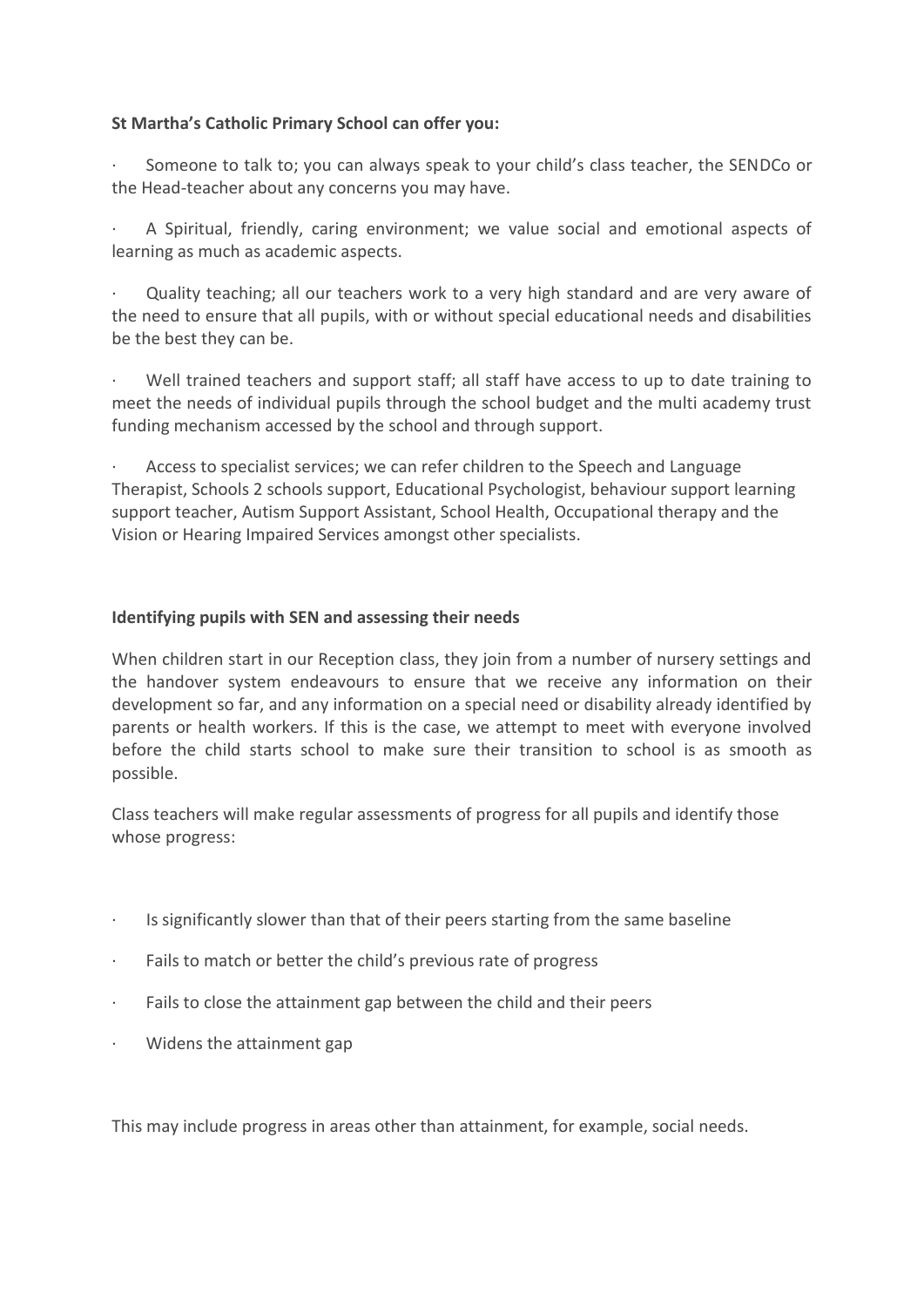Slow progress and low attainment will not automatically mean a pupil is recorded as having SEN.

When deciding whether special educational provision is required, we will start with the desired outcomes, including the expected progress and attainment, and the views and the wishes of the pupil and their parents. We will use this to determine the support that is needed and whether we can provide it by adapting our core offer, or whether something different or additional is needed.

Reasonable adjustments are made to cater for the needs of individual children and we have a variety of programmes to boost and support pupils if necessary. Teachers are responsible and accountable for the progress and development of all the pupils in their class.

High quality teaching is our first step in responding to pupils who have SEN. This will be differentiated for individual pupils.

We will also provide the following interventions:

| <b>English Interventions</b><br><b>Interventions</b> | <b>Mental health</b>            |
|------------------------------------------------------|---------------------------------|
| Sound discovery<br>group                             | Rainbows bereavement            |
| Toe by Toe                                           | <b>ELSA</b> (emotional literacy |
|                                                      | support assistant) support      |
| Handwriting                                          | Nurture groups                  |
| Word Wasp                                            | Wellbeing hour                  |
| Dyslexia Gold                                        | <b>PATHS</b>                    |
| Catch up Literacy                                    | Physical and/or sensory         |
| Spelling shed                                        | Sensory circuits                |
| <b>Elklan Speech Therapy</b>                         | Sensory room                    |
| Time to Talk                                         |                                 |
| Autism friendly classrooms                           |                                 |
| Handwriting                                          |                                 |
| One to one support                                   |                                 |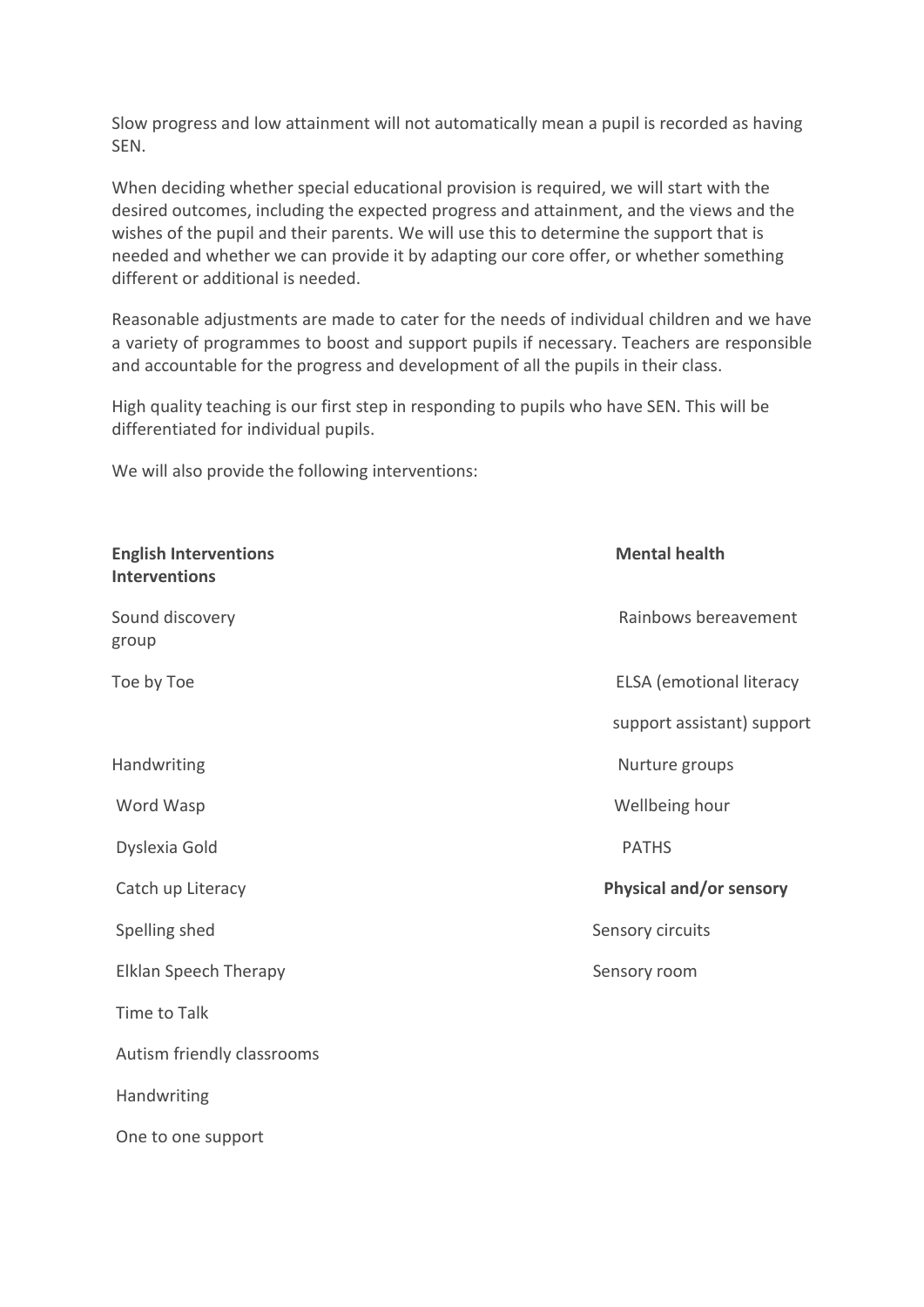# **Maths Interventions**

Plus one

Power of 2

Catch up Numeracy

One to one support

Numicon

For some learners we may want to seek advice from specialist teams. This is to ensure that we are putting the best support in place for the child. We have access to various specialist services.

These include:

- · Speech and Language Therapist
- · Educational Psychologist
- · Autism Support Assistant
- · School Health including the School Nurse
- · Occupational therapy
- · Vision or Hearing Impaired Services
- · Sensory Support
- · Schools 2 Schools service
- · Specialist Support Teacher
- · Virtual School

# **Consulting and involving pupils and parents**

We will have an early discussion with the pupil and their parents when identifying whether they need special educational provision. These conversations will make sure that:

· Everyone develops a good understanding of the pupil's areas of strength and difficulty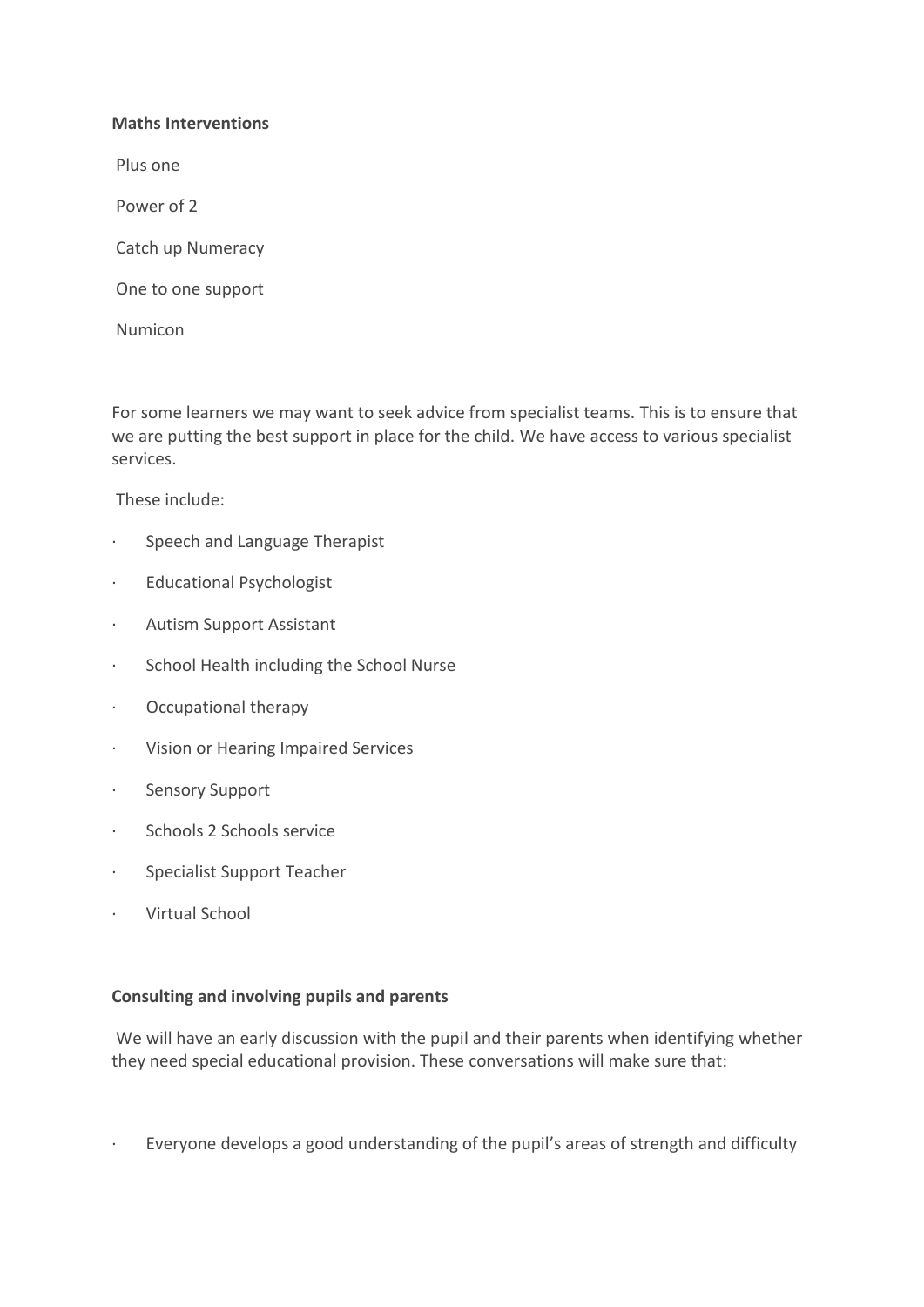- We take into account the parents' concerns
- · Everyone understands the agreed outcomes sought for the child
- · Everyone is clear on what the next steps are

If a child is on our SEN Record then they will have an 'MP3' in place. Notes of these early discussions will be added to the pupil's MP3. We also have termly meetings with the parents when their child has an MP3 or EHCP to make sure that targets are updated and worked towards.

Each term we complete a child voice activity, this may be a questionnaire, a picnic in the playground or a chat with their class teacher. We also complete regular 'check ins' with parents and complete sections of the MP3 termly to ensure they are aware and happy with the provision and targets in place.

# **Support for learners**

If a learner is identified as requiring SEN support, we will provide support that is additional to or different from the differentiated approaches and learning arrangements normally provided as part of high quality, individualised teaching intended to overcome the barrier to their learning. This support is set out in the school's whole school Provision Map, which documents the support that is currently in place. We modify the provision map regularly and it changes every year, as our learners and their needs change. The children are aware of their intervention and the reasons as to why they take part in them and are now given an intervention invitation. Children are also given the opportunity to comment on their strengths and targets in their MP3 meetings. Various strategies are used to adapt access to the curriculum including visual timetables, i-pads, computers, ICT support, and positive behaviour reward systems.

# **The Graduated Approach**

When providing support that is "additional to" or "different from" we engage in a fourstage process:

**Assess** – this involves taking into consideration all the information from discussions with parents/carers, the child, the class teacher and assessments.

**Plan** – this stage identifies the barriers for learning, intended outcomes, and details what additional support will be provided to help overcome the barriers. Decisions will be recorded on an SEN Support plan and will form the basis for review meetings.

**Do** – providing the support – extra assistance for learning – as set out in the plan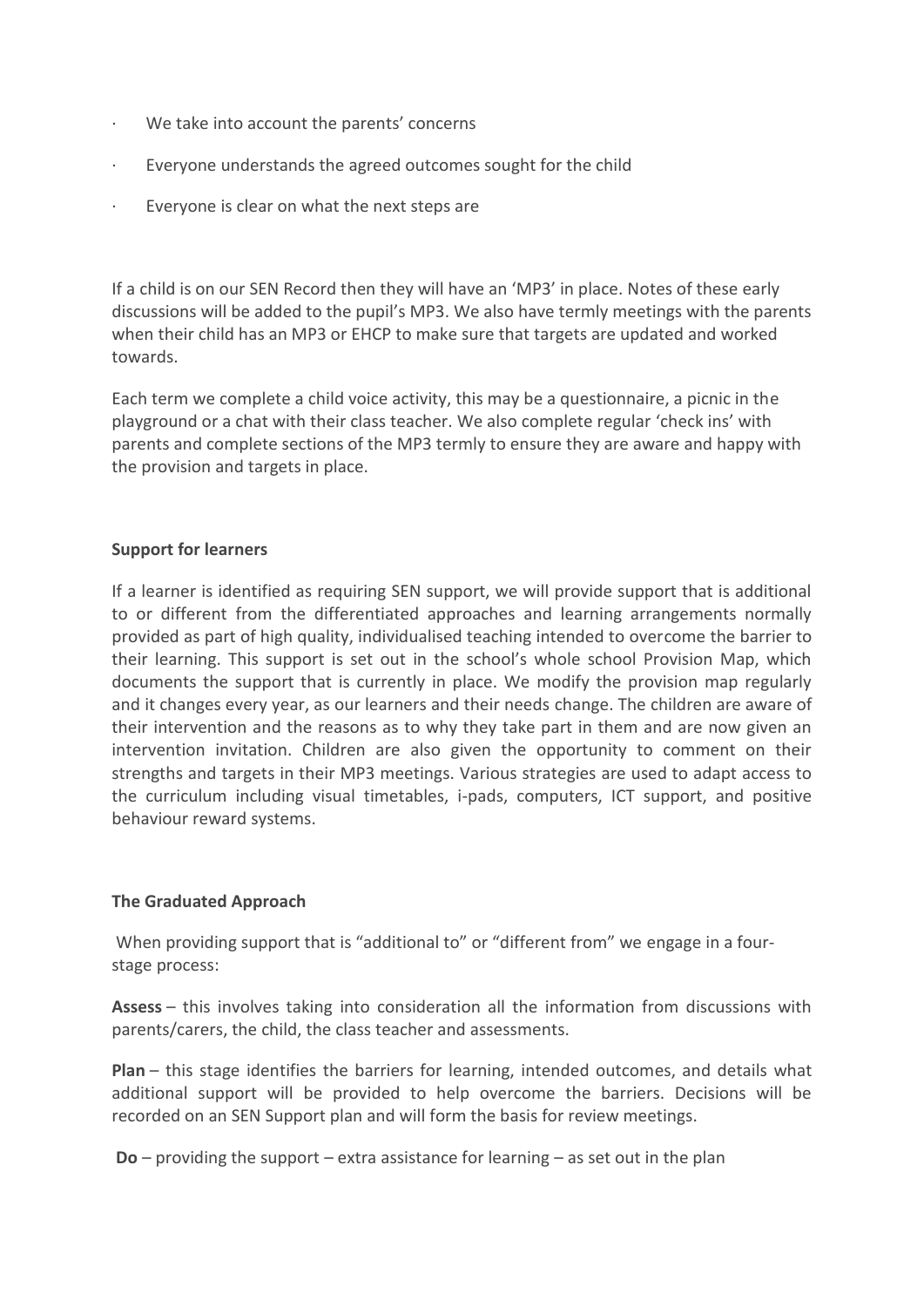**Review** – measuring the impact of support provided, and considered whether changes to that support need to be made. All of those involved – learner, parents or carers, teachers, SENCO and outside agencies contribute to this review. This stage then informs the next cycle.

The assessment will be reviewed regularly. All teachers and support staff who work with the pupil will be made aware of their needs, the outcomes sought, the support provided, and any teaching strategies or approaches that are required. We will regularly review the effectiveness of the support and interventions and their impact on the pupil's progress.

# **Assessing your child**

Your child will be monitored, observed and assessed to get the whole picture of them. The assessments used depend on the child's age and can include:

- Foundation Stage Profile/ Development Matters
- ELKLAN assessment tool
- Phonics check
- High and medium frequency word checklists
- The British Picture Vocabulary Scale
- Diagnostic Reading analysis.
- Talk Boost assessment tool
- Single word reading and spelling
- The Boxall profile
- TALC (Blank Levels)
- Norfolk Assessment Pathway
- Sandwell Maths Assessment

#### **How we find out if this effective:**

Our monitoring process is an integral part of teaching and leadership at our school. Parents/ carers, pupils and staff are involved in reviewing the impact of interventions for learners with SEN. Before any additional provision is selected to help a child, the SENCO, teacher, parent/carer and learner, agree what they expect to be different following this intervention. A baseline will also be recorded, which can be used to compare the impact of the provision.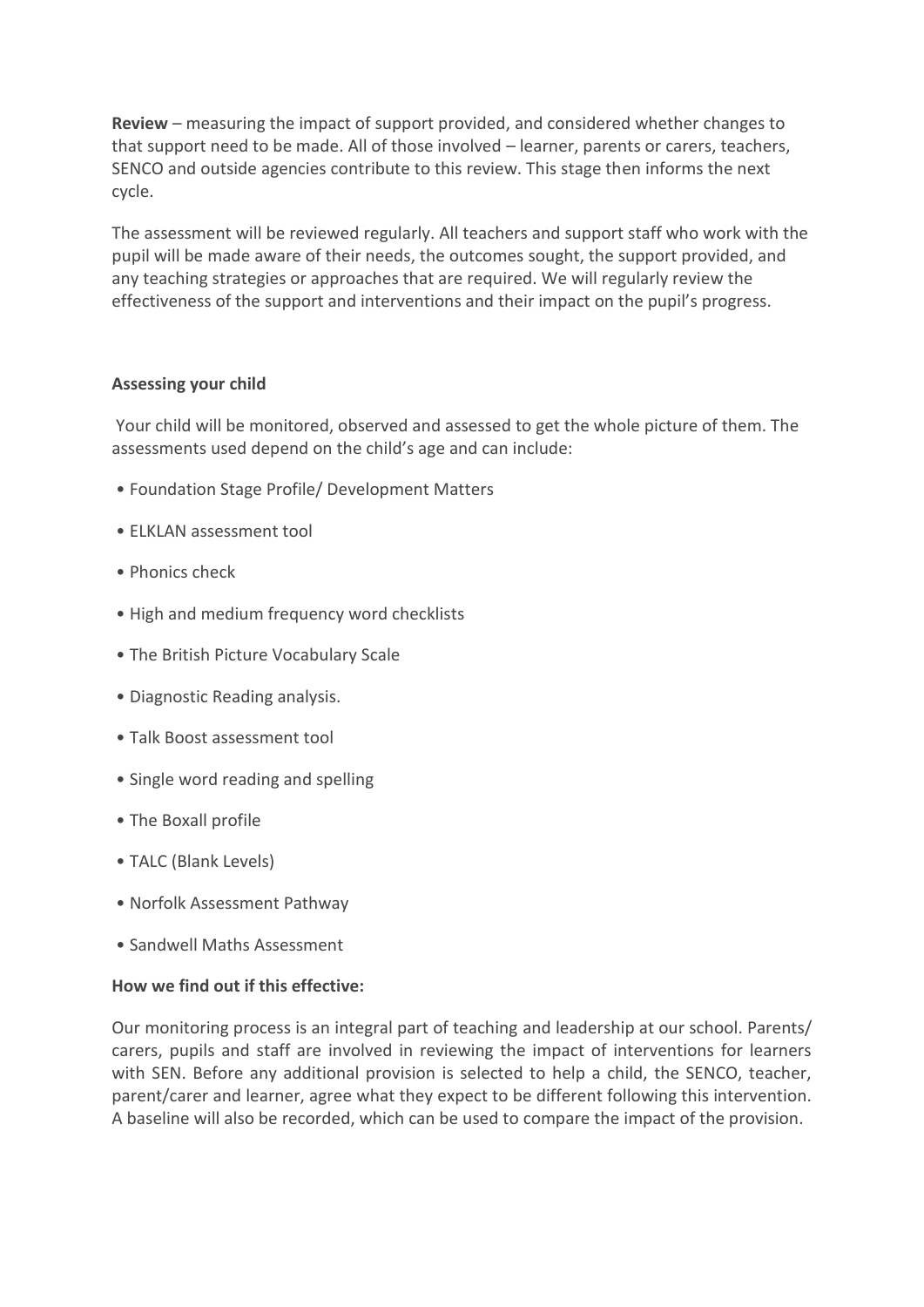Four times throughout the year, the children on our SEN record complete certain tests. This is to show how much progress a child is making over the year and also to determine if an intervention is effective. Jane Tallon, Nicky Godfrey and Jan Loosely complete our testing.

We use our test results to show us the area of need and the barrier to learning for each child. If a child has a low Single Word Spelling result then we know they need interventions to support their spelling, for example, toe by toe, word wasp, dyslexia gold and/or Nessy.

If a learner has an Education Health and Care Plan (EHC plan) the same termly review conversations take place but the EHC plan will also be formally reviewed annually.

The SENCO collates the impact data of interventions, to ensure that your child receives high quality provision. Progress data of all learners is collated by the whole school and monitored by teachers, senior leaders and governors. Our school data is also monitored by the Local Authority and Ofsted.

**Identifying children with a Special Educational Need or Disability**

As a parent, you may have concerns about your child, or staff in school may have noticed some these is the case the sooner we talk the better.

↓

If you are concerned come and see us - we can always find a convenient time to see you. If we are concerned, the concerned  $\alpha$ **will talk to you. It's amazing how many problems can be sorted out at this stage!**

**↓**

School may carry out observations and/or assessments to get a clearer picture of your child. We will talk **and decide together if we need to take further action.**

**↓**

If we do need to take further action, the class teacher along with the SENCO and yourselves, will decide targets to work on. This could include special resources and support. This plan will normally be in pl

**↓**

After one term, we will meet with you for a review to see if the plan is working. If the process is still r adjustments will be made and we may put your child on the special educational needs and disability (S **child will then have a progress plan (MP3) and we will set specific, achievable targets to make sure your child makes progress**  and can take part in all areas of school life. Sometimes we need to ask for outside agencies to work with **one of the specialist services mentioned earlier you will always be asked before we involve anyone**

**↓**

If, in exceptional circumstances, your child still does not make enough progress, we may have to ask the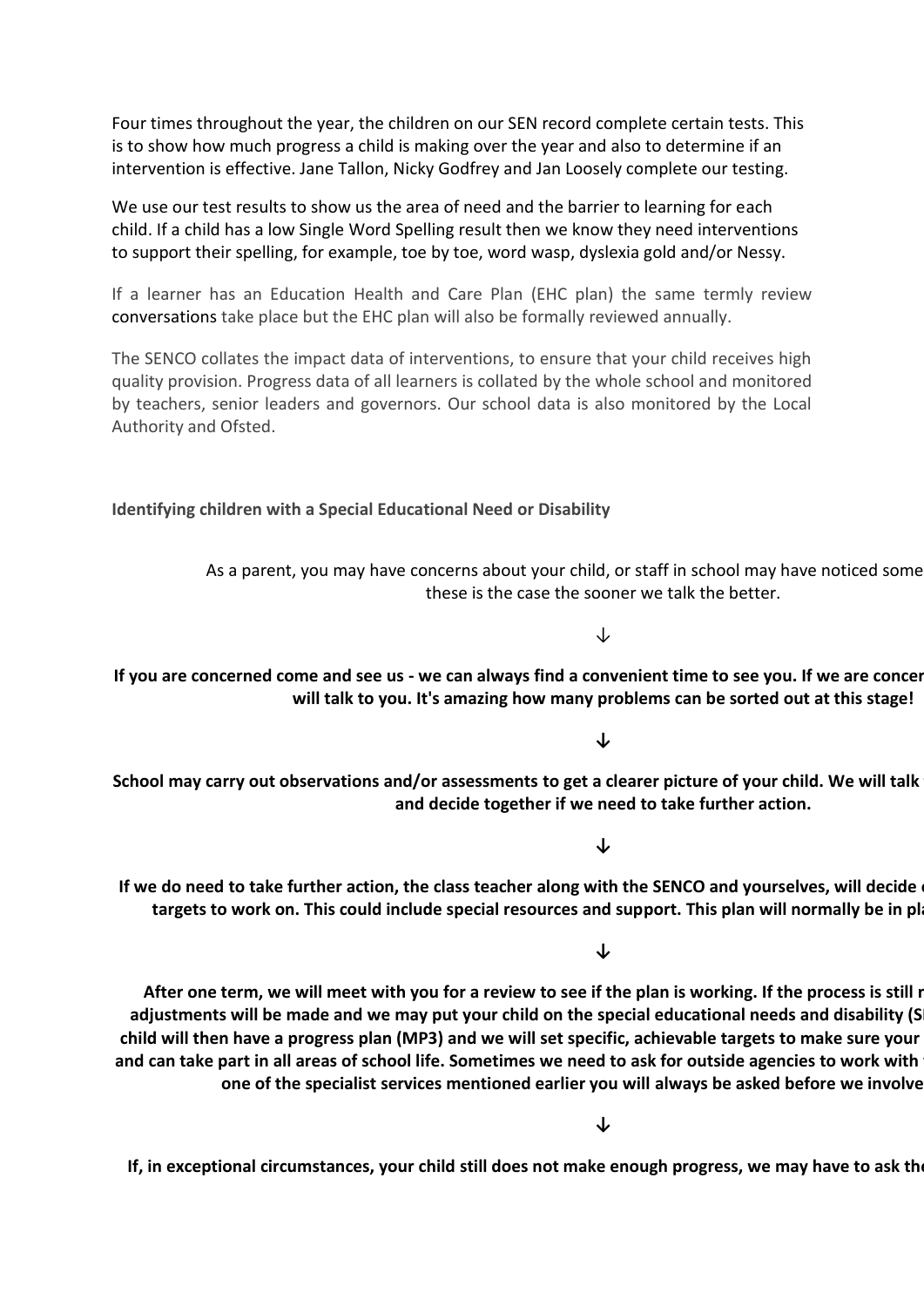# additional support for your child. We always try to help parents at every stage but you can also get adv from Norfolk Parent Partnership, Woodside Road, Norwich, NR7 9QL Tel: 01603 704070 or you can c **parent.partnership@norfolk.go.uk**

# **Equal Opportunities for all pupils**

All staff at St Martha's Catholic Primary School recognise the importance of the Equality Act 2010 [\(https://www.legislation.gov.uk/ukpga/2010/15/contents\)](https://www.legislation.gov.uk/ukpga/2010/15/contents). This legislation places specific duties on schools, settings and providers including the duty not to discriminate, harass or victimise a child or adult linked to a protected characteristic defined in the Equality Act, and to make 'reasonable adjustments' to ensure equal opportunities.

The Equality Act 2010 definition of disability is:

" *A person has a disability for the purposes of this Act if (s)he has a physical or mental impairment which has a substantial and long-term adverse effect on her/his ability to carry out normal day-to-day activities* ."

Section 1 (1) Disability Discrimination Act 1995

# <https://www.legislation.gov.uk/ukpga/1995/50/contents>

Our school is committed to making reasonable adjustments to ensure participation of all children, including those with SEN-D, within the curriculum and with extra-curricular activities.

# **How will my child be included to extra-curricular activities?**

At St Martha's Primary School we believe all learners are entitled to the same extracurricular activities, and are committed to make reasonable adjustments to ensure participation for all. Any additional support or necessary adjustments are recorded on the risk assessment for the activity. Please contact us if your child has any specific requirements for extra-curricular activities.

# **Identifying Needs at Phase Transition Points**

When your child is about to join the Reception class, the class teacher arranges visits to the pre-school where your child attends, prior to joining our school, in order to meet your child. The setting staff will talk to the class teacher and share any information regarding any SEND or other issues.

In addition to this, your child will visit the Reception class to get used to the new adults in their life and the new surroundings, prior to the start of the school year.

Children are assessed from their first term in Reception and will now complete the new baseline assessments set out by government guidelines. If any child has particular issues we put a plan in place to give any extra support that may be needed and the class teacher will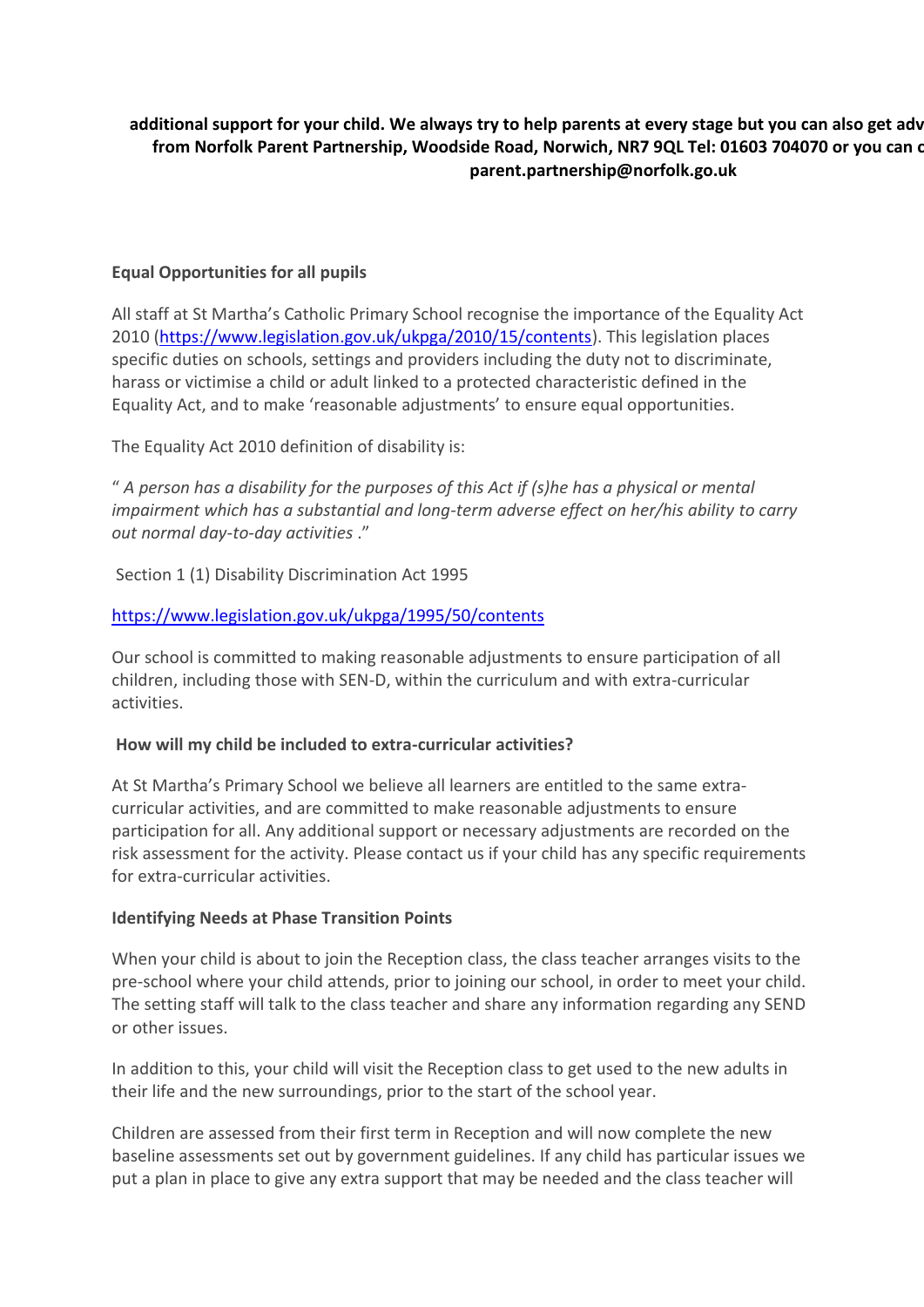talk with Mrs Odell (SENDCO) to see if there is any additional support or any referrals that are necessary. In October/November term we have meetings with parents after school to give you information about their first term and to answer any questions you may have and again in March.

For transfer to secondary school all children spend some time at their new school, and children with SEN or a disability will be given extra days to meet their particular needs and to meet support staff. Our teachers meet with the staff from each secondary school to discuss any particular issues. Any children on the SEND Record will have a review in the summer term before they leave where they can meet and talk to Secondary school staff. Both parents and the child will have the opportunity to discuss any concerns. Future plans for all SEND students' will be made with the advice and support of trained and informed staff at their secondary school or educational setting.

# **Expertise and training of staff**

Mrs Odell (SENDCO) was new to role last year and has taken part and passed the masters accredited National Award for SEN Coordination and a new to role course. We also make sure our staff are up to date with training to help and support all our pupils. This may include:

- · Autism Awareness/Social Story Training
- School 2 School programme
- · Intimate Care Training
- · Phonics training
- · Bereavement counselling
- · Epilepsy training
- · Attachment Awareness
- · Norfolk STEPs
- · Behaviour Management Training
- · Epi-pen Training
- · ELKLAN (speech therapy) training
- First Aid Training
- · Mental health first aid
- · Speech, Language and Communication Needs Framework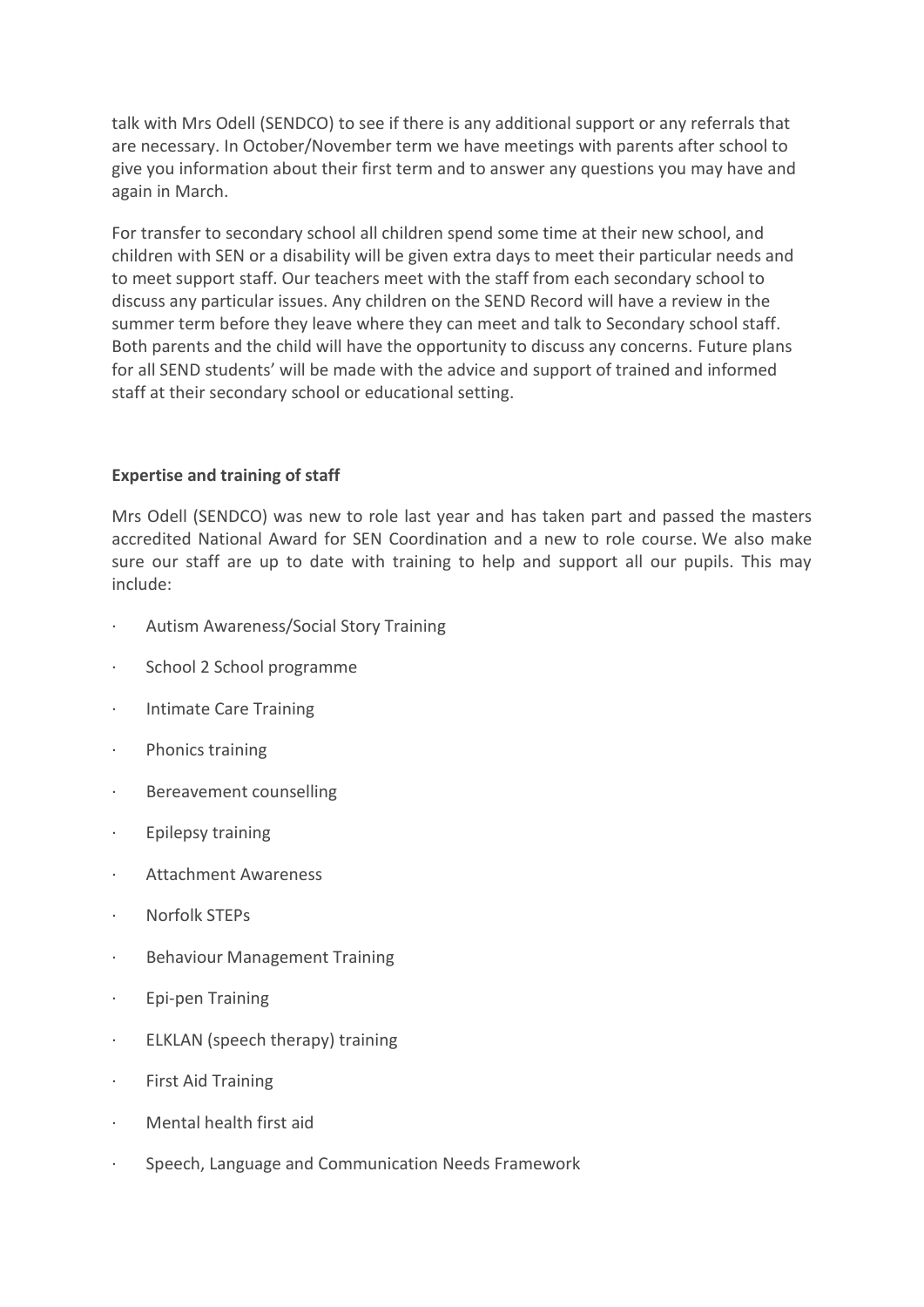An introduction to speech, language and communication

# **How will my child's social and emotional development be supported?**

We recognise that some children have extra emotional and social needs that need to be developed and nurtured. All classes follow a structured PATHS curriculum to support this development. However, for those children who find aspects of this difficult we offer.

- · Social awareness games and activities
- ASD nurture groups
- · Lunch time and play time support / play partners
- · Nurture sessions
- · 1:1 support
- · Talking through drawing
- · Access external agencies and professionals and follow their advice

The school benefits from a Behaviour Policy with clear rewards and sanctions and in each class the exact same rules are applied. In respect of Anti Bullying, there is a policy in place that has been drawn up with staff and pupils and is accessible to Parents.

There are various opportunities for pupils to have a voice on decision making in the school.

# **Funding**

When children's needs are viewed as exceptional their needs are met within our own school budget, which includes money from our St John the Baptist multi academy trust, through money dedicated to SEN. This may be used for equipment, resources, training for staff, specialist advice and support, or some direct adult support for a pair or group of children with the same need, or support for an individual child. We are also able to apply for top up funding from Norfolk County Council to support the requirements of the children with the highest needs.

# **Legislation**

This Information report is in conjunction with: